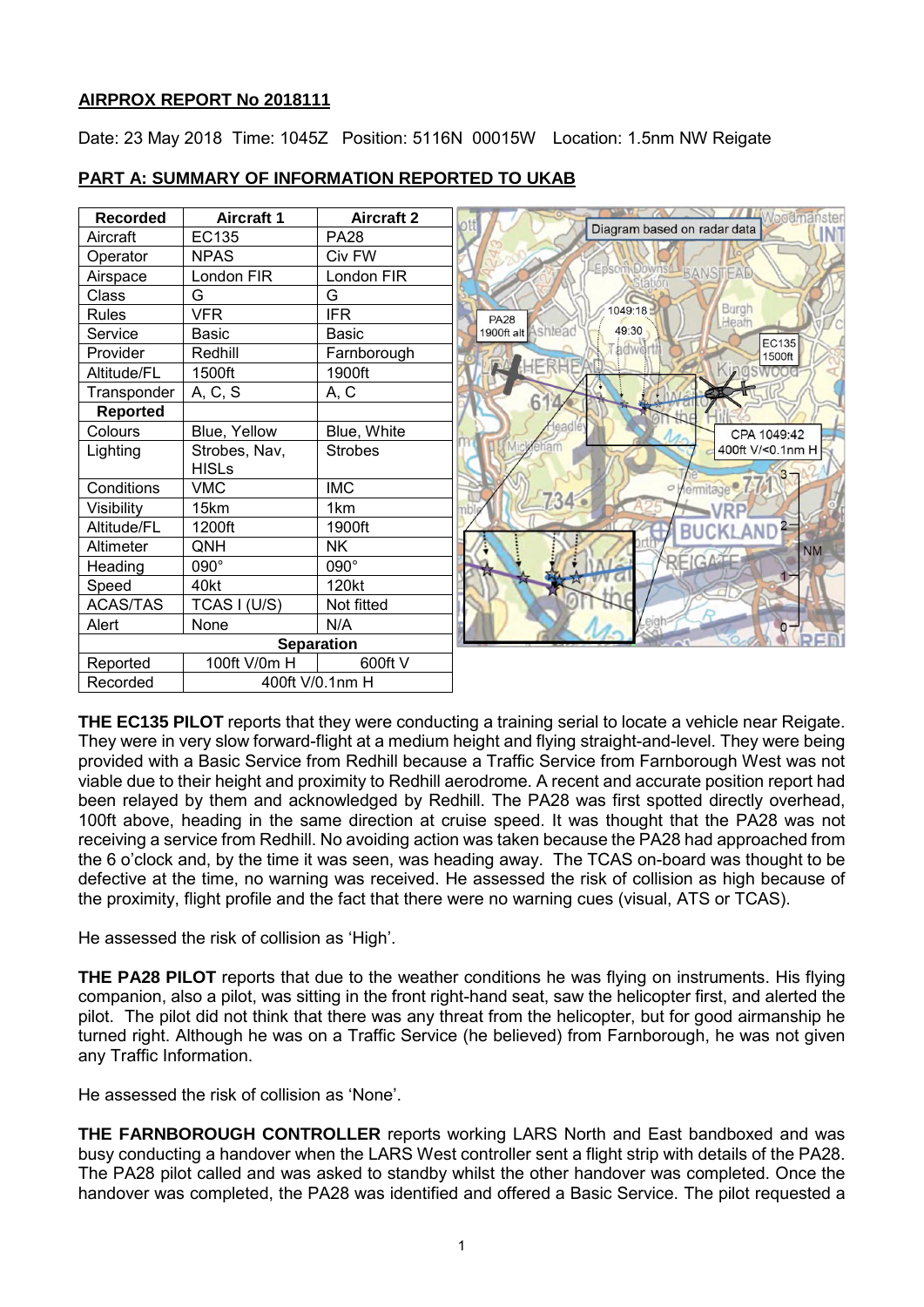Traffic Service and this was provided 4nm south-west of Biggin Hill [about 8nm east of the incident location]. Approx. 3 mins later, Redhill tower called an assistant and said that a Police Helicopter in the Reigate area had reported an Airprox. The track of the PA28 looked like it was the aircraft involved and there was nothing else in the vicinity; however, it had not been identified until east of the helicopter's position.

#### **Factual Background**

The weather at Gatwick was recorded as follows:

EGKK 231020Z 01014KT 330V030 9999 FEW024 17/10 Q1022= EGKK 231050Z 01015KT CAVOK 17/10 Q1022=

### **Analysis and Investigation**

# **CAA ATSI**

At 1044:38, the PA28 pilot established communications with the Farnborough LARS controller requesting a Traffic Service. The frequency was busy and the controller instructed the pilot to standby. At 1045:44 the controller instructed the pilot to pass their message. The pilot reported their type, altitude, position and route and requested a Traffic Service. The controller instructed the pilot to select SSR code 0437 and a Basic Service was agreed. At 1046:20, the radar displayed the PA28 SSR code as 0437 and the PA28 and EC135 were 10.4nm apart.

At 1048:48 (Figure 1), the EC135 turned to track west. The EC135 turned again to track east and CPA subsequently occurred at 1049:42 (Figure 2) with the radar indicating 0.1nm and 400ft between the aircraft.



Figure 1 – 1048:48 Figure 2 – 1049:42

At the time of the Airprox the PA28 was receiving a Basic Service from the Farnborough LARS controller. The EC135 was receiving a Basic Service from the Redhill controller. ATSI did not have access to the recordings from Redhill. Redhill is a none radar unit and therefore the Redhill controller had no way of knowing about the PA28.

Under the terms of a Basic Service CAP 774 states;

*Whether Traffic Information has been provided or not, the pilot remains responsible for collision avoidance without assistance from the controller."* 

The Airprox took place in Class G airspace and therefore separation between aircraft is ultimately the responsibility of the pilots.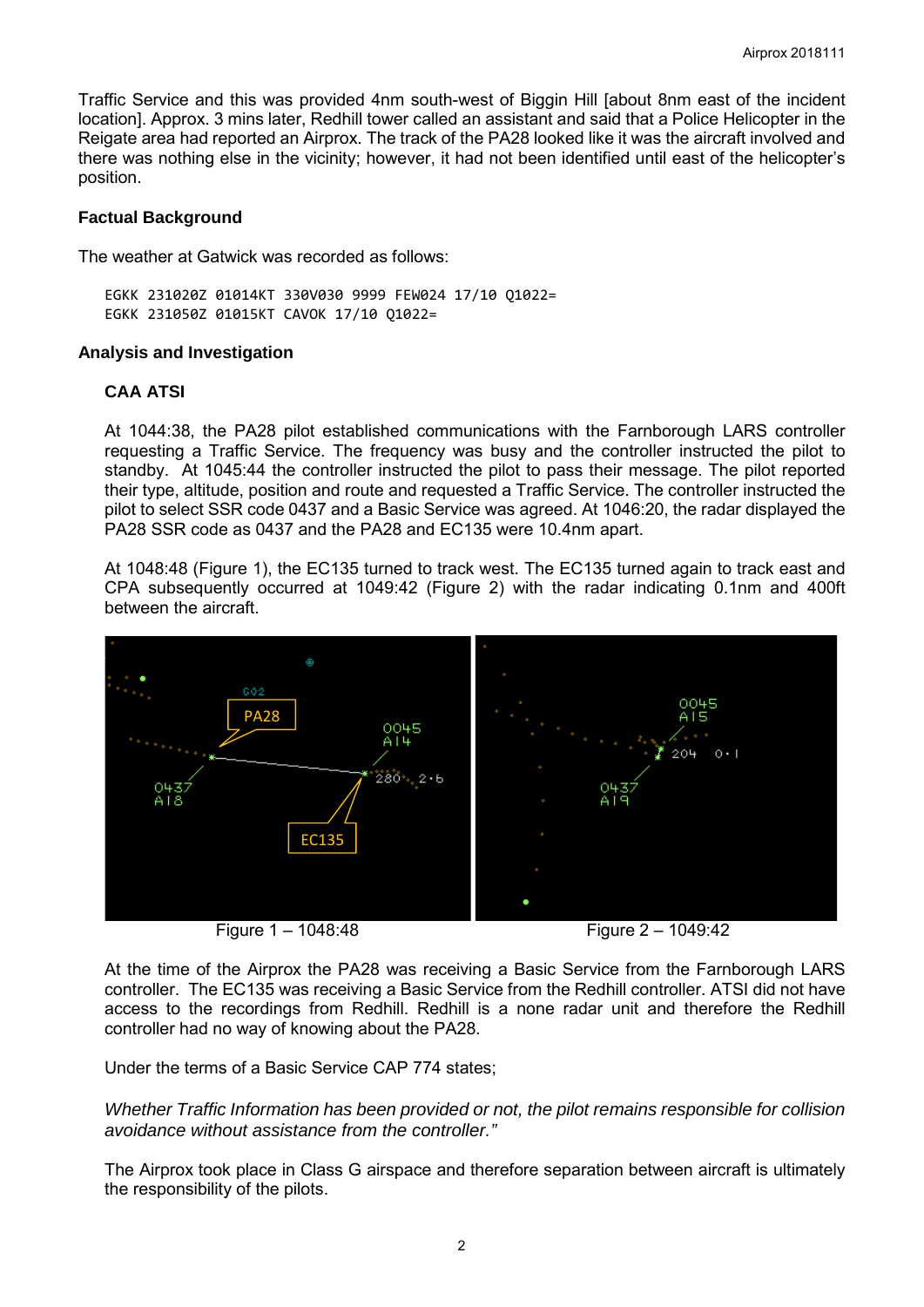## **UKAB Secretariat**

The EC135 and PA28 pilots shared an equal responsibility for collision avoidance and not to operate in such proximity to other aircraft as to create a collision hazard<sup>[1](#page-2-0)</sup>. If the incident geometry is considered as overtaking then the EC135 pilot had right of way and the PA28 pilot was required to keep out of the way of the other aircraft by altering course to the right<sup>[2](#page-2-1)</sup>.

### **Comments**

## **NPAS**

This Airprox serves as a timely reminder that aircraft in the vicinity may be operating under different services from a variety of providers so maintaining an effective lookout is incumbent on all parties and especially in areas of heightened traffic concentration. When planning training, the likely traffic environment should also be factored in to avoid unnecessarily increasing risk by operating near choke points etc.

#### **Summary**

An Airprox was reported when an EC135 and a PA28 flew into proximity near Reigate at 1045hrs on Wednesday 23rd May 2018. The EC135 pilot was operating under VFR in VMC and in receipt of a Basic Service from Redhill; the PA28 pilot reported being IFR and IMC, had asked for and thought he was in receipt of a Traffic Service from Farnborough, but was in fact in receipt of a Basic Service.

### **PART B: SUMMARY OF THE BOARD'S DISCUSSIONS**

Information available consisted of reports from the pilots of both aircraft, transcripts of the relevant RT frequencies, radar photographs/video recordings, reports from the air traffic controllers involved and reports from the appropriate ATC and operating authorities.

The Board first looked at the actions of the EC135 pilot and noted that he was conducting a training serial to locate a vehicle. As such, they thought that he probably had a high cockpit workload and may have been to some extent task-focused. Noting that the PA28 was on a constant bearing but was probably partially obscured by cloud, the Board could understand why the EC135 pilot may not have seen it despite it approaching from ahead for some time before the EC135 turned 180° and it passed overhead from behind. Members commented that it was unfortunate that the EC135 TCAS was not working because that probably would have provided the pilot with vital traffic information; given their potential vulnerability during tasks, some members wondered whether TCAS was an MEL no-go item at least for NPAS training operations. [UKAB Secretariat note: it has since been confirmed that an unserviceable TCAS is a permitted defect by the operator]. Other members wondered whether the EC135 pilot would have been better served by calling Farnborough, in which case he would have been on the same frequency as the PA28 and might have obtained situational awareness from hearing the PA28 pilot's calls. However, they acknowledged that it was a finely balanced decision between doing so to gain situational awareness of transiting traffic versus listening out with Redhill to hear traffic arriving and departing from them; on balance pilot members thought that the latter had probably been the correct choice if the EC135 pilot had been constrained to operating in that location.

The PA28 pilot had asked for a Traffic Service because he was in cloud but, after having being transferred from one Farnborough controller to another he was in fact only given a Basic Service. The RT transcript indicated that when the Farnborough controller had identified the PA28 and put him under a Basic Service, the pilot had read back the type of service correctly, so members wondered whether he had fully assimilated that information and that he was not going to receive Traffic Information. Although Farnborough were very busy at the time, the controller had not given a reason for refusing the Traffic Service, and the PA28 pilot could have reminded the controller that they had asked for a

l

<span id="page-2-0"></span><sup>1</sup> SERA.3205 Proximity.

<span id="page-2-1"></span><sup>2</sup> SERA.3210 Right-of-way (c)(3) Overtaking.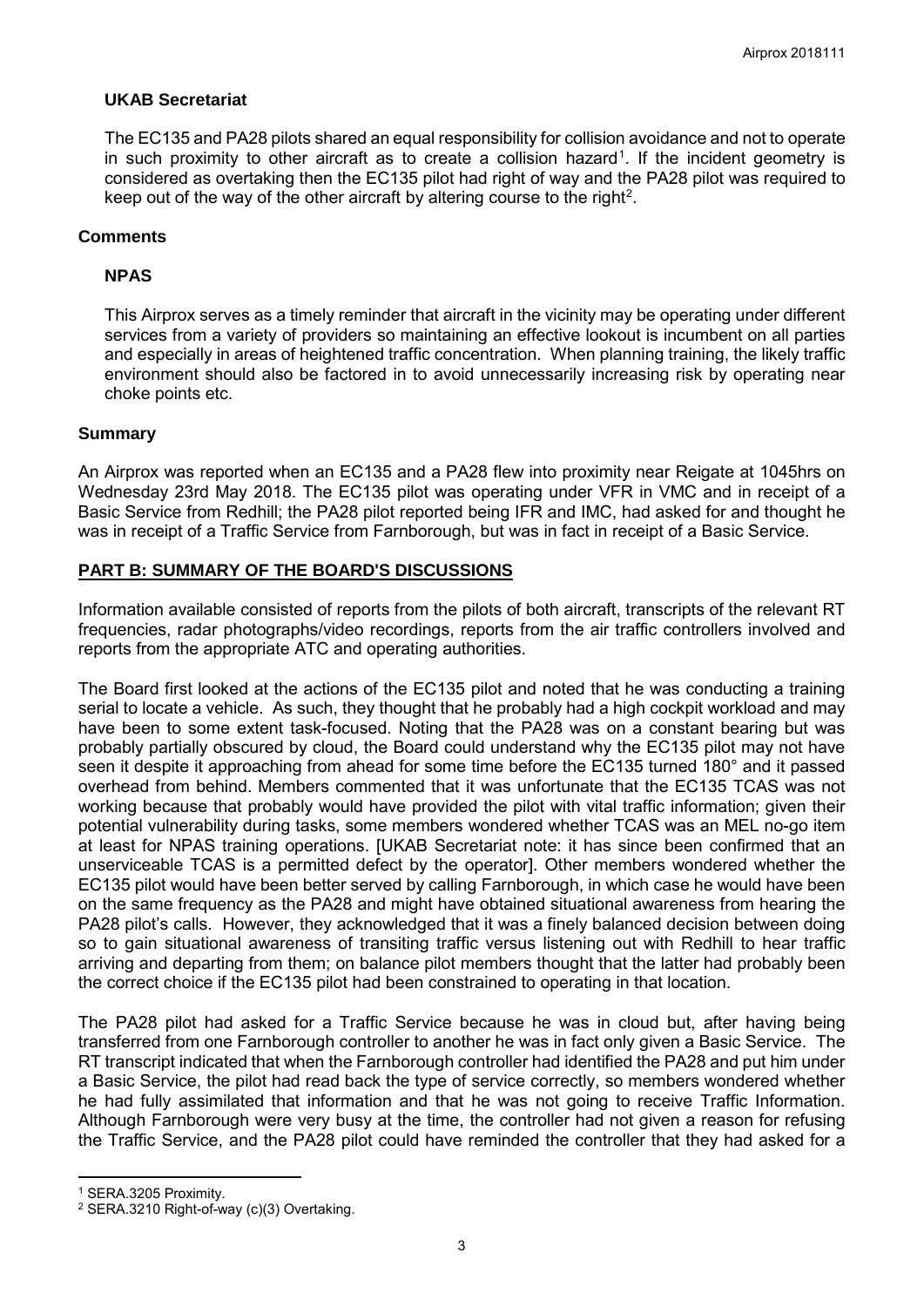different type of service if it was thought that the controller had mistakenly provided the wrong one. Having been given a Basic Service but being IMC, some members opined that the PA28 pilot might have considered descending to try and get VMC below the cloud. However, it was recognised that Farnborough would not provide a radar service below 1500ft in that area, and so he may have felt he was better placed remaining at 1900ft in case they could give him a radar service later. It was also noted that the PA28 was not fitted with a CWS, which would have provided a warning about the EC135, who was squawking and displaying Mode C. If the PA28 pilot regularly transited in IMC the Board recommended that he consider purchasing one of the increasingly affordable CWS in order to augment his situational awareness about other aircraft if was faced with similar circumstances in future. As it transpired, there was a fortuitous gap in the cloud as the 2 aircraft came into proximity so the PA28 pilot saw the EC135 and was able to assess that there was sufficient separation between them.

The Board then spent some time discussing the actions of the Farnborough controller. The NATS representative informed the Board that the LARS West controller had 17 aircraft on frequency (of which one was under a Traffic Service and the rest a Basic Service), and that his RT loading was at 95%. The Board recognised that this was extremely busy and that the controller was unlikely to have had the capacity to maintain radar monitoring on all the Basic Service aircraft. Controller members reminded the Board that he was not required to pass Traffic Information to pilots receiving a Basic Service unless he happened to detect a risk of collision. In this respect, even if he had been looking in that part of his radar display and had seen the 2 aircraft squawks, with a Mode C separation of 400ft between them it was unlikely he would have deemed this enough of a collision risk to call it. There then followed a long discussion about the role and funding of LARS controllers in the UK. It was pointed out that only one of Farnborough's LARS positions was funded by government; the other two were funded by NATS in order to protect the TMA. Expectations as to LARS availability and service levels needed to be formed in light of that resource limitation to recognise that there was no mandate for Farnborough to keep opening more radar positions to deal with the extra traffic. Notwithstanding, the Board agreed that a contributory factor to this incident had been that the controller had not been able to provide the requested level of service to the PA28 pilot because of the intensity of traffic he was dealing with. Following on from this, some members wondered whether the controller should have told the PA28 pilot that he would not be providing a Traffic Service due to workload, but were told that CAP774 did not require a controller to do so; nevertheless, controlling members thought that in doing so this left pilots in no doubt as to the type of service they were under and why it had changed.

In determining the cause of the Airprox, the Board agreed that the incident was probably best described as a conflict in Class G resolved by the PA28 pilot, with a contributory factors that the Farnborough controller had not been able to provide the requested Traffic Service due to traffic intensity. Assessment of the collision risk was then debated, with some members opining that at 400ft separation this could be considered as a benign event, Category E. Others disagreed, citing the fact that safety was reduced because the PA28 was IMC at the time and that it had been only a fortuitous gap in the clouds that had enabled the pilots to see each other's aircraft. The latter view prevailed and the risk was assessed as Category C, safety had been degraded but there had been no risk of collision.

# **PART C: ASSESSMENT OF CAUSE AND RISK**

Cause: A conflict in Class G resolved by the PA28 pilot.

Contributory Factor: The Farnborough controller could not provide the requested Traffic Service due to traffic intensity.

Degree of Risk: C.

Safety Barrier Assessment<sup>[3](#page-3-0)</sup>

l

<span id="page-3-0"></span><sup>&</sup>lt;sup>3</sup> The UK Airprox Board scheme for assessing the Availability, Functionality and Effectiveness of safety barriers can be found on the [UKAB Website.](http://www.airproxboard.org.uk/Learn-more/Airprox-Barrier-Assessment/)